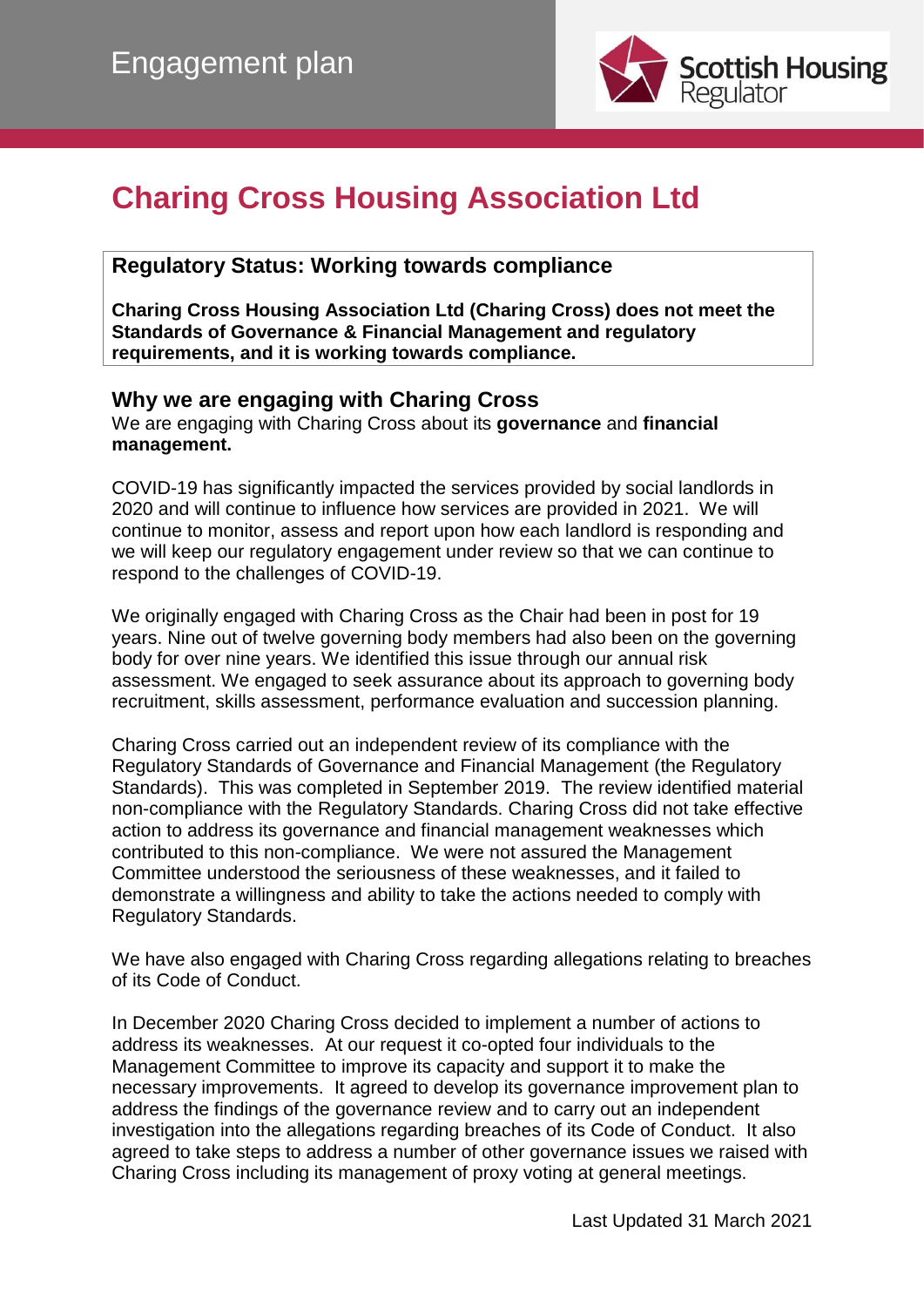

In January 2021 we decided to monitor Charing Cross's progress in taking forward its agreed actions over the next four months. We will review our regulatory strategy in May 2021.

Given our concerns about Charing Cross's non-compliance with Regulatory Standards we have asked Charing Cross to assure us it complies fully with its obligations in relation to tenant and resident safety.

Charing Cross is currently taking forward its agreed actions to address its weaknesses.

Charing Cross is carrying out a strategic options appraisal.

Charing Cross has also told us it needs private finance during 2021/22 to support its investment plans.

The Housing (Scotland) Act (2010) requires us to monitor and assess the financial well-being, governance and performance of each Registered Social Landlord.

**Our current assessment is that Charing Cross is working towards compliance with the Regulatory Standards of Governance and Financial Management. We set out below the information that Charing Cross must provide in order to assure us that it can achieve compliance.**

#### **What Charing Cross must do**

Charing Cross must:

- develop and start to implement a governance improvement plan which will address its non-compliance with the Regulatory Standards of Governance and Financial Management;
- carry out an independent and robust investigation into the allegations regarding breaches of its Code of Conduct and act on the findings;
- work openly and co-operatively with the co-opted Management Committee members and take action to further improve the capacity of the management committee;
- provide us with assurance it fully complies with its obligations in relation to tenant and resident safety;
- act on the findings of its internal audit investigation into the management of proxy voting at general meetings;
- send us papers and minutes for its Management Committee meetings;
- keep us informed about progress with its strategic options appraisal and share the outcome of the options appraisal with us;
- take action to address the additional governance concerns we have raised with it; and
- send us by 30 April 2021:
	- o an update on the borrowing requirement for 2021/22; and